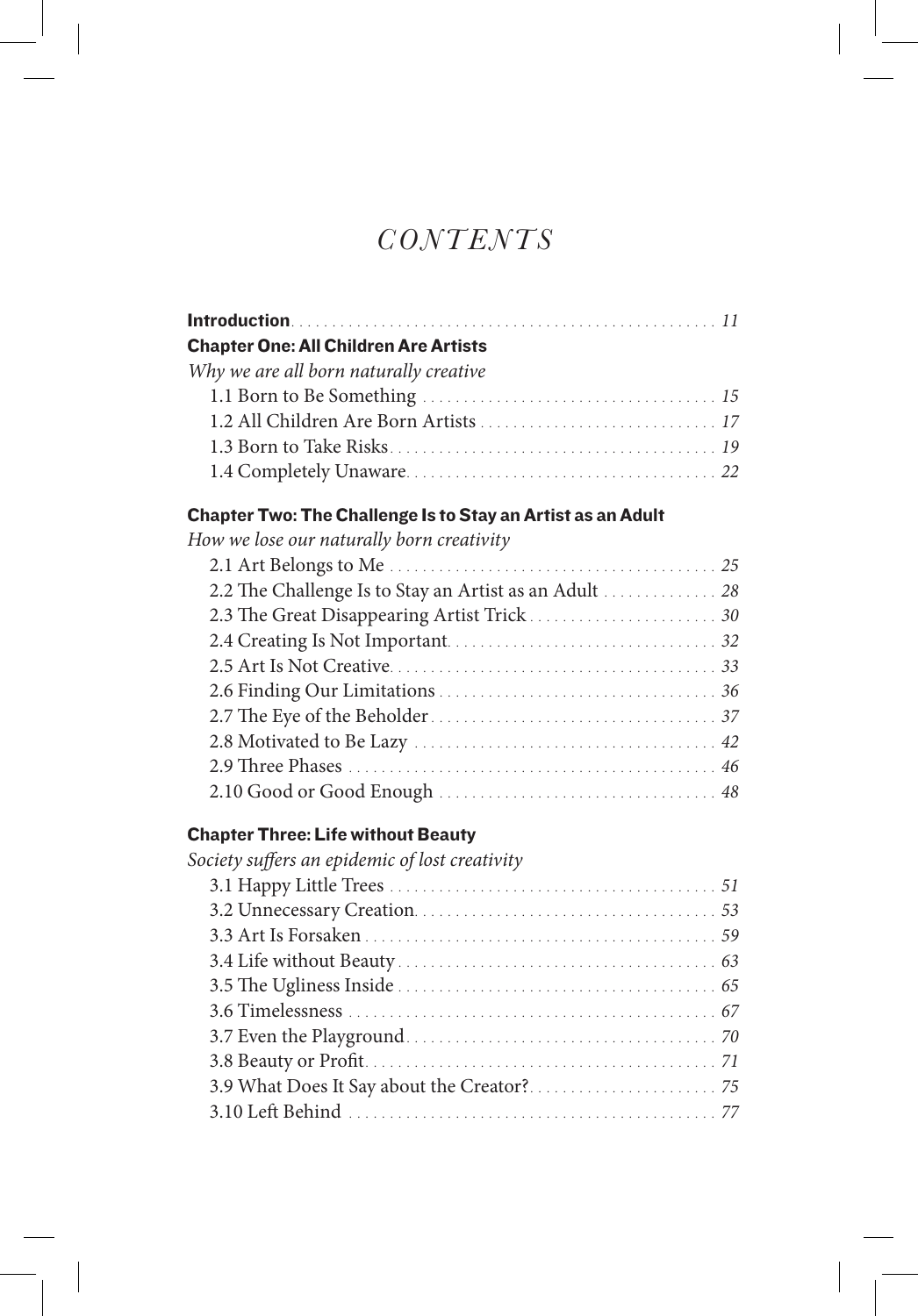### Chapter Four: Coloring inside the Lines

| Relearning how to create within the boundaries of life |  |
|--------------------------------------------------------|--|
|                                                        |  |
|                                                        |  |
|                                                        |  |
|                                                        |  |
|                                                        |  |
|                                                        |  |

### Chapter Five: Freedom to Fail

| Relearning how to take necessary risks |  |
|----------------------------------------|--|
|                                        |  |
|                                        |  |
|                                        |  |
|                                        |  |
|                                        |  |
|                                        |  |
|                                        |  |

# Chapter Six: Born to Create

| Relearning how to be a creator       |
|--------------------------------------|
|                                      |
|                                      |
|                                      |
|                                      |
|                                      |
|                                      |
|                                      |
| 6.8 What Will Beauty Look Like?  141 |
|                                      |
|                                      |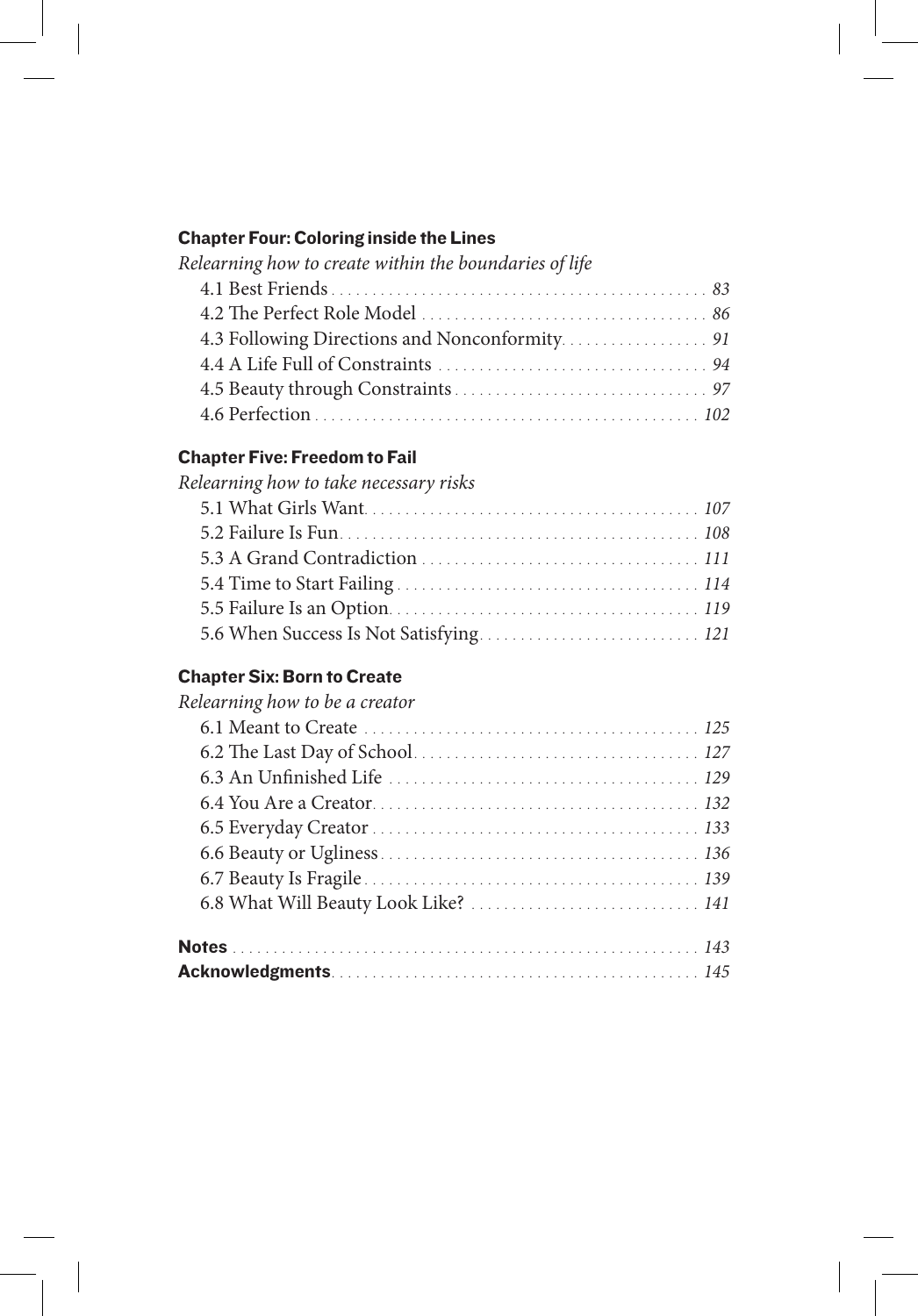CHAPTER ONE



# All Children Are *Artists*

*why we are all born naturally creative*

#### 1.1 Born to Be Something

Some people are born athletes. It is just in their DNA, a card in the hand they were dealt at birth. Others are born to be doctors and inventors or farmers and builders.

It seems that I was born to be an artist.

I was a pretty inventive child. When I was a little kid, sitting on the living room rug, I loved to build things with blocks. When I was older and had a lot more blocks and playthings, my creations and buildings would cover the living room.

And while I did well in school, the art room really became my home. I have sat in many art rooms over the years. Some left something to be desired. My first art room, in a poor rural school, was limited to just one piece of paper per child per day.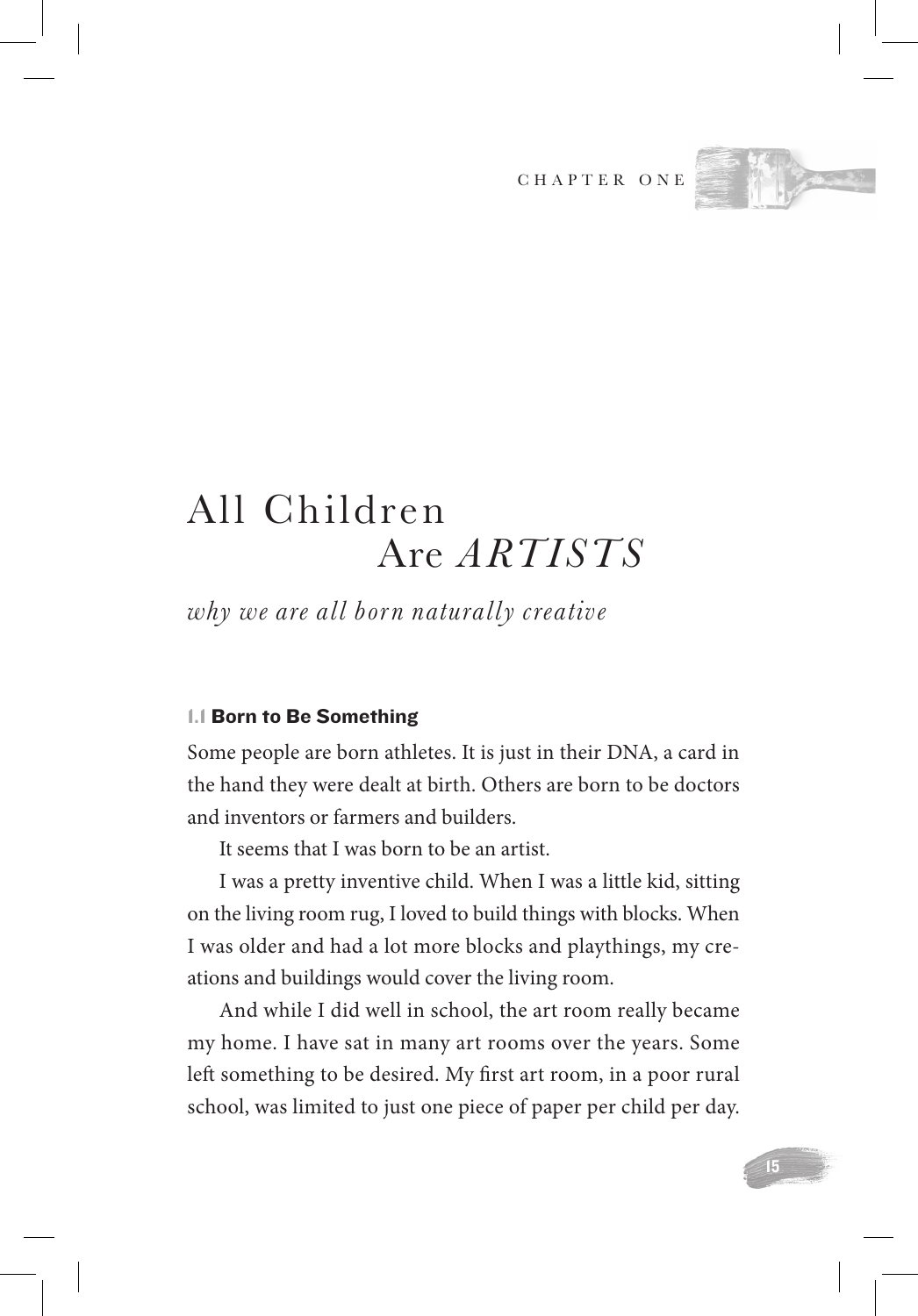One day, we arrived to art class to find that only green paint was available to us that day.

Some art rooms were really wonderful places. I had a phenomenal art teacher at the school we moved to in the city. I do not remember more than a few bits and pieces of art lessons, but I remember how that art room *felt.*

Do you remember how your favorite teacher made you *feel*? I remember how it felt to be my art teacher's student. She had a wonderful, warm personality. She made me feel like I was her favorite student.

I think she made all of us feel that way.

Her art room was a sanctuary that reflected her caring spirit, with lots of personal touches. The one detail I remember most was that she had placed the word "empathy" in rather small letters on the ceiling. She never mentioned why it was there, and I am guessing most children did not even notice it. But I did.

Despite the art room being my natural home, art class is, of course, only an hour a week. And art never won a kid any popularity contests. It was strange how the same kids who were shocked and amazed by my artwork could jeer and harass me in P.E. I just wasn't dealt a very even hand of cards. You could not find a less athletic child than me. It made no sense that the same hands that naturally could paint and draw could not throw a ball accurately to save my life. As I began to fully grasp my athletic shortcomings, the gym would become my own little slice of elementary school hell. The art room was my refuge.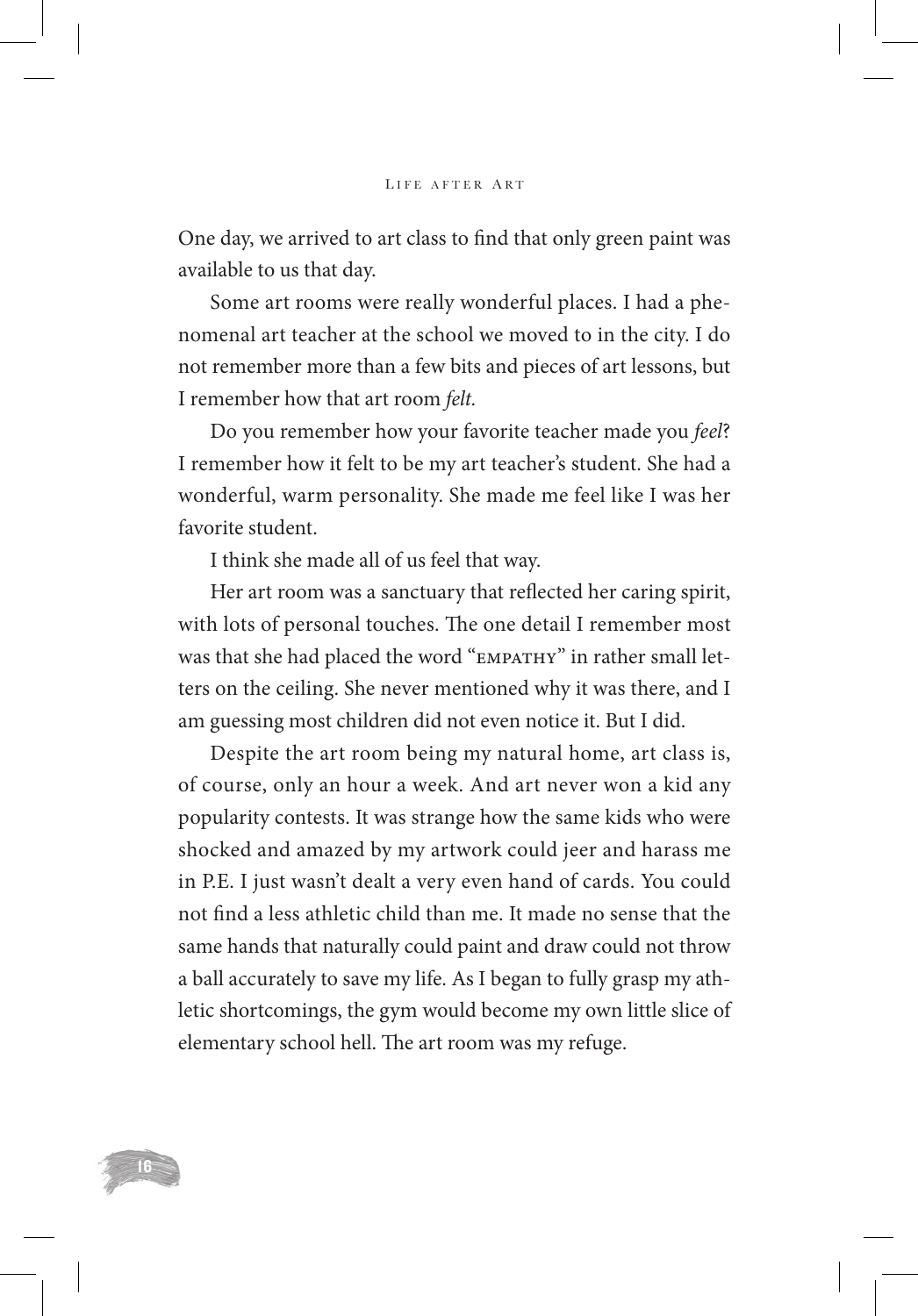#### 1.2 All Children Are Born Artists

What kind of a kid were you?

Perhaps, unlike me, you were the kind of child who did *not* take refuge in the art room. Maybe your school days revolved around your next chance to go to P.E. or recess, to throw things and run around. You may have been the kind of kid who liked to play in the mud and climb trees. Or maybe you played with dolls or action figures. Were you a solitary child, or were you a child who had a secret club with the kids next door? Kids come in all shapes and sizes and variety. But all children have some things in common that make them *kids.* 

When I became an art teacher, one of my first jobs was to decorate my classroom. I wanted my room to show everyone how highly I felt about art and my students. So on the wall of my art classroom, I painted in large purple letters a partial quote from the renowned painter Pablo Picasso:

"All children are born artists . . ."

Do you believe that? Maybe you never thought of yourself as an artist. Can Picasso really paint all children with such a broad brush? I think Picasso must have been right. Because no matter what kinds of kids you and I were, whatever we enjoyed doing, chances are we were at our best when we were *creating* something.

Children are natural creators. In fact, all of us were creating before we even knew what the word meant. Children make up stories and games. They create characters, heroes and villains, and fabulous made-up places to live in. While some kids build with blocks, others play "house" or host tea parties. A child's world is a surreal place where imagination swirls and blurs with reality.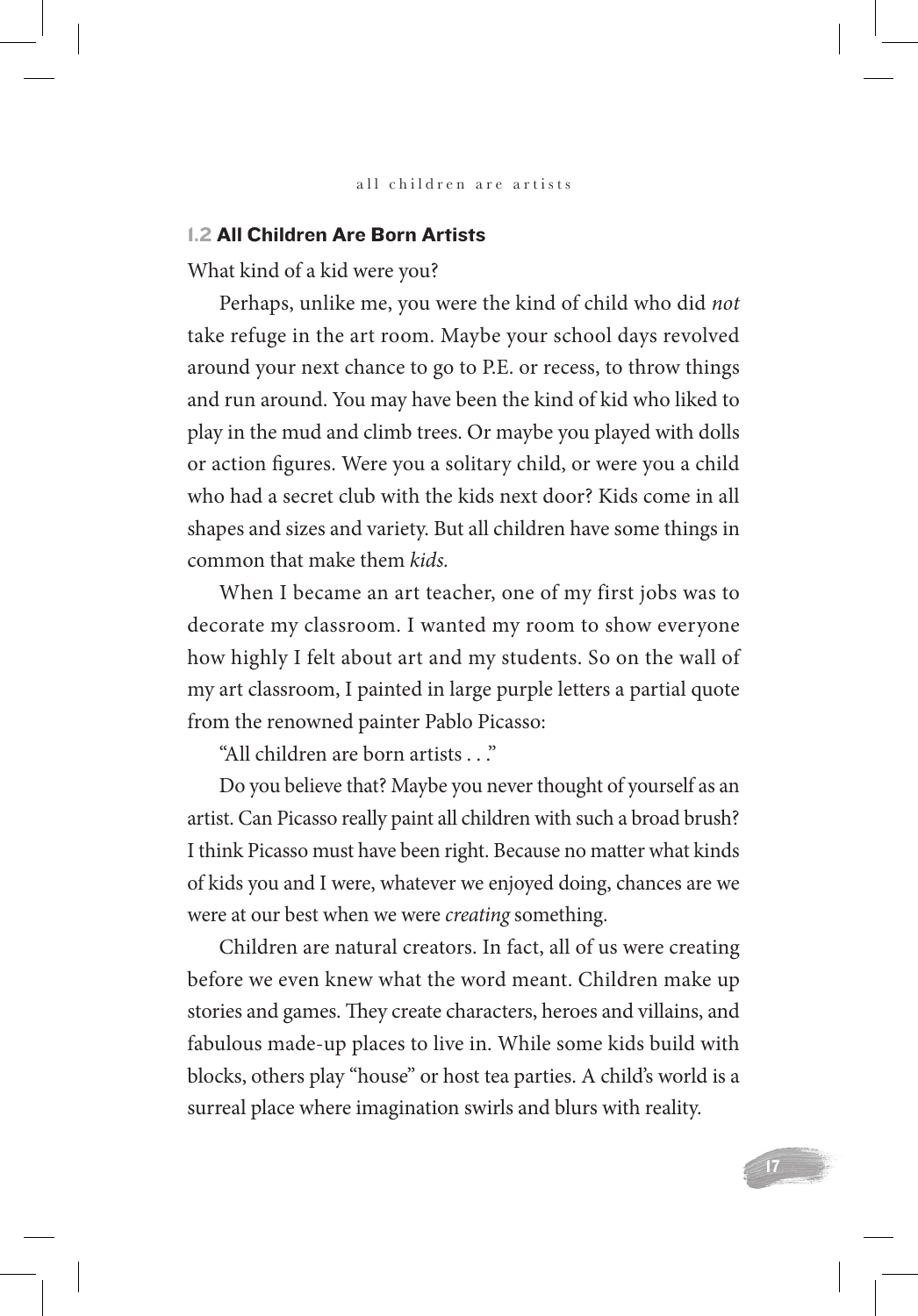The only difference between most kids is *what* they like to create.

I was building with blocks and drawing pictures. What were you creating when you were five years old? Were you creating stories or playing house or making up games or covering the fridge with paintings?

Yes, Picasso must have been right. This drive to create things, to re-create the world as we see fit, to play pretend—it must be in our genetic code. Simply put a few crayons or some paint in front of a child and she will know what to do with them. When most children come to kindergarten, they have creative energy to spare, and with a little leading, all children can create.

Children even surprise me with their creations. They do it regularly. They see things differently. They exceed my expectations. They make something unexpected.

For that matter, teachers and parents could take away every "creative" item in a room, and children will still create surprising things. Sticks, rocks, or even random debris on the playground are constantly transformed into dolls, magical items, weapons, or any number of things adults would never think of.

Through adult eyes, these activities may appear to be silly child's play, but I want you to think of even these childish activities as "creating."

That is not such a leap, is it? When adults go to a movie, what are we watching? We are watching other adults act like children, essentially. A writer and director made up a story. The actors are pretending that they are in danger or in love. The costume artists are playing dress up. The prop artists are making weapons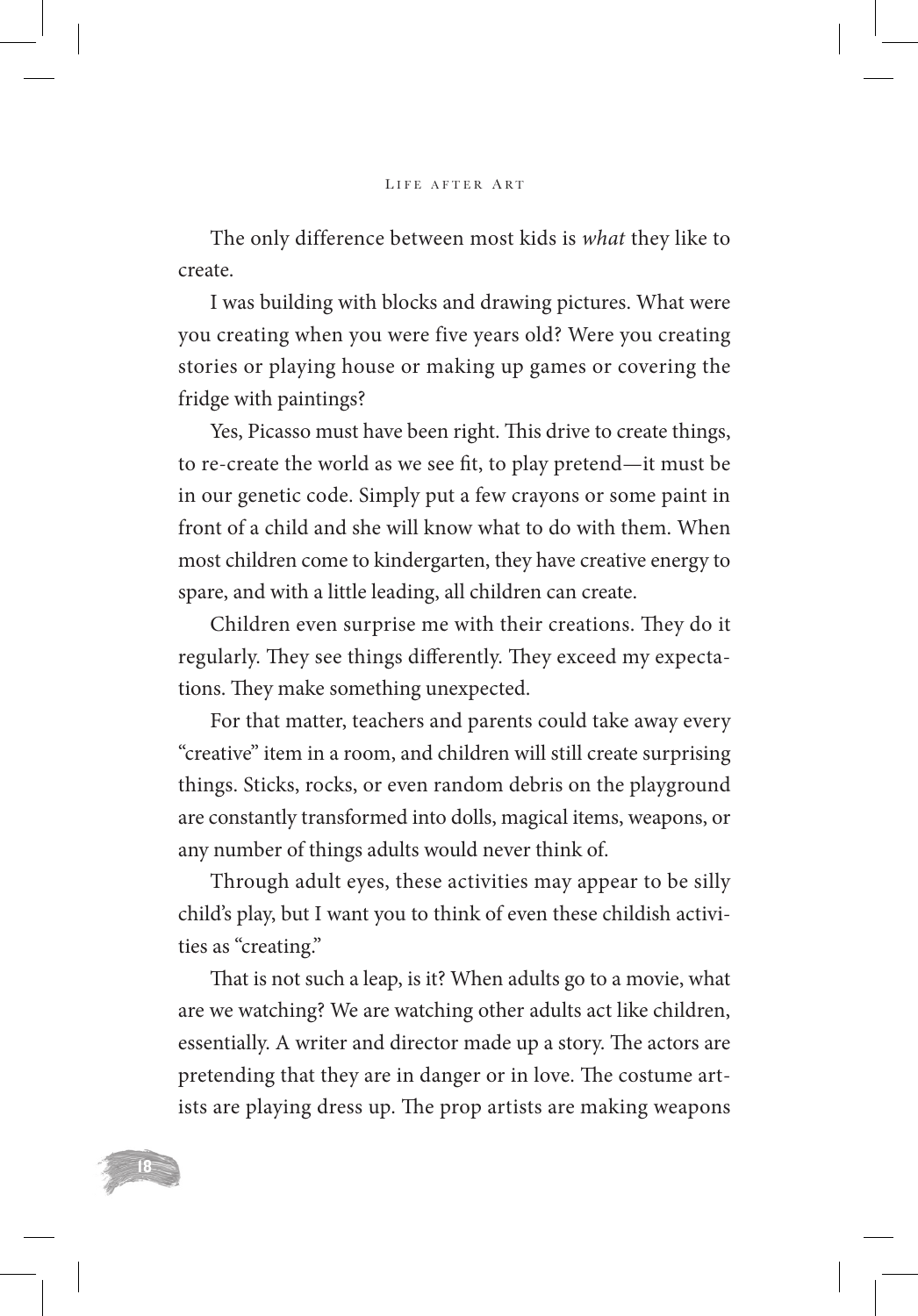and magical items out of metal, rubber, foam, and even random debris. The set designers are creating a whole world from their imaginations. When you and I go to the movies, we are paying good money (earned in the *real* world) to watch adults, in essence, act like children. To put it another way, we're watching adults who have become *very practiced* at doing the same things that five-year-olds do.

#### 1.3 Born to Take Risks

Children are not just naturally creative, but many of them are also natural risk takers. How many near heart attacks did you give your mother by climbing onto some too-high place? As a teenager, how many risks—that you would now call "stupid" did you take? Though we want children to be careful and safe, risk-taking is a critical part of child development. Even the most cautious child must be taught to take a risk, to jump off the high dive at the swimming pool, or speak to the new kid at school, to try difficult things.

I was an exceptionally cautious and deliberate child, but risk-taking was still a part of my development. I slowly learned that if I ever wanted something, a measure of risk was sure to be required. As a thirteen-year-old, I learned I would have to risk getting punched if I wanted to stand up to a bully (which I did). As a teenager, I would have to risk my pride if I wanted a date with a girl. As an adult, I would have to risk rejection if I wanted a job. And as a child, if I didn't want to get struck by lightning, I would have to jump off the diving board.

Yes, one of the risk-taking lessons most vividly imprinted on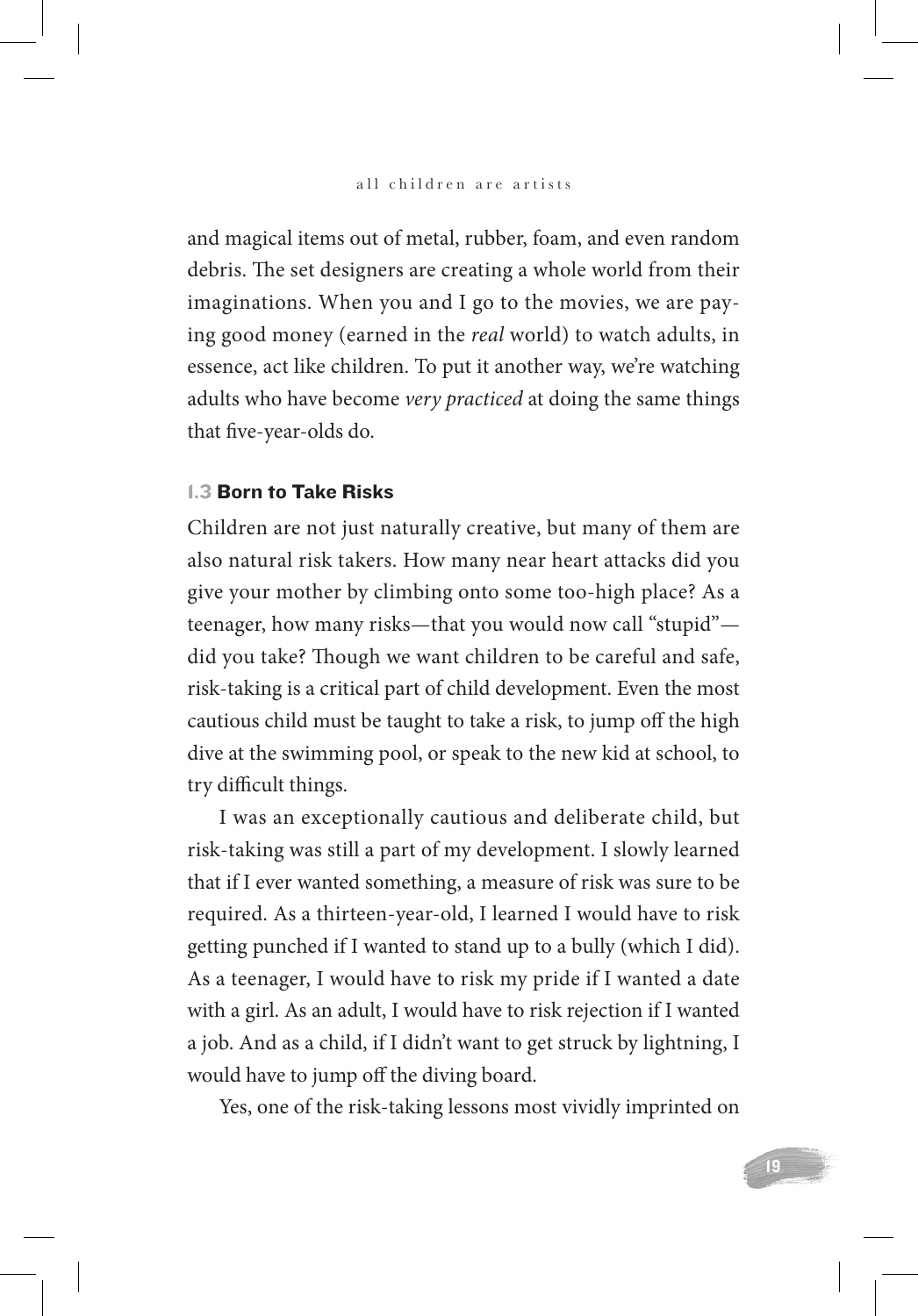my mind involves the diving board and an impending lightning storm.

My brother and I were at the apartment complex's pool with my mother, having a great time. I had been thinking about jumping off the diving board all afternoon, but as a skinny, craven seven-year-old, I had not done so yet. Finally my mother decided she had enough of seeing me approach the diving board and backing away. She told me that I would have to jump before we left.

As I stood, shivering on the board, lips turning blue, I continued to think and hesitate, and my mother grew impatient. She began goading me every time I tried to back away from the edge. And there was an angry looking storm quickly approaching. She told me the requirement stood: I would have to jump off the board before we went inside. Lightning started to flash and the rain began to come down and she told me I was likely to be struck, standing up on that board.

If I got struck by lightning, I would be in big trouble with Mom.

So, thanks to the fear of an imminent lightning strike, I quickly jumped, scurried out of the pool, and we all scrambled inside.

Some kids may be cowards like I was. Some kids may be painfully shy. But of all the risks a child can take, creating might be the riskiest. And that is a risk that children always seem to be willing to take.

Think about how risky *creating* something is. It is much riskier than your chances of being struck by lightning. When you create a story or a song or a painting or a gift, you are opening up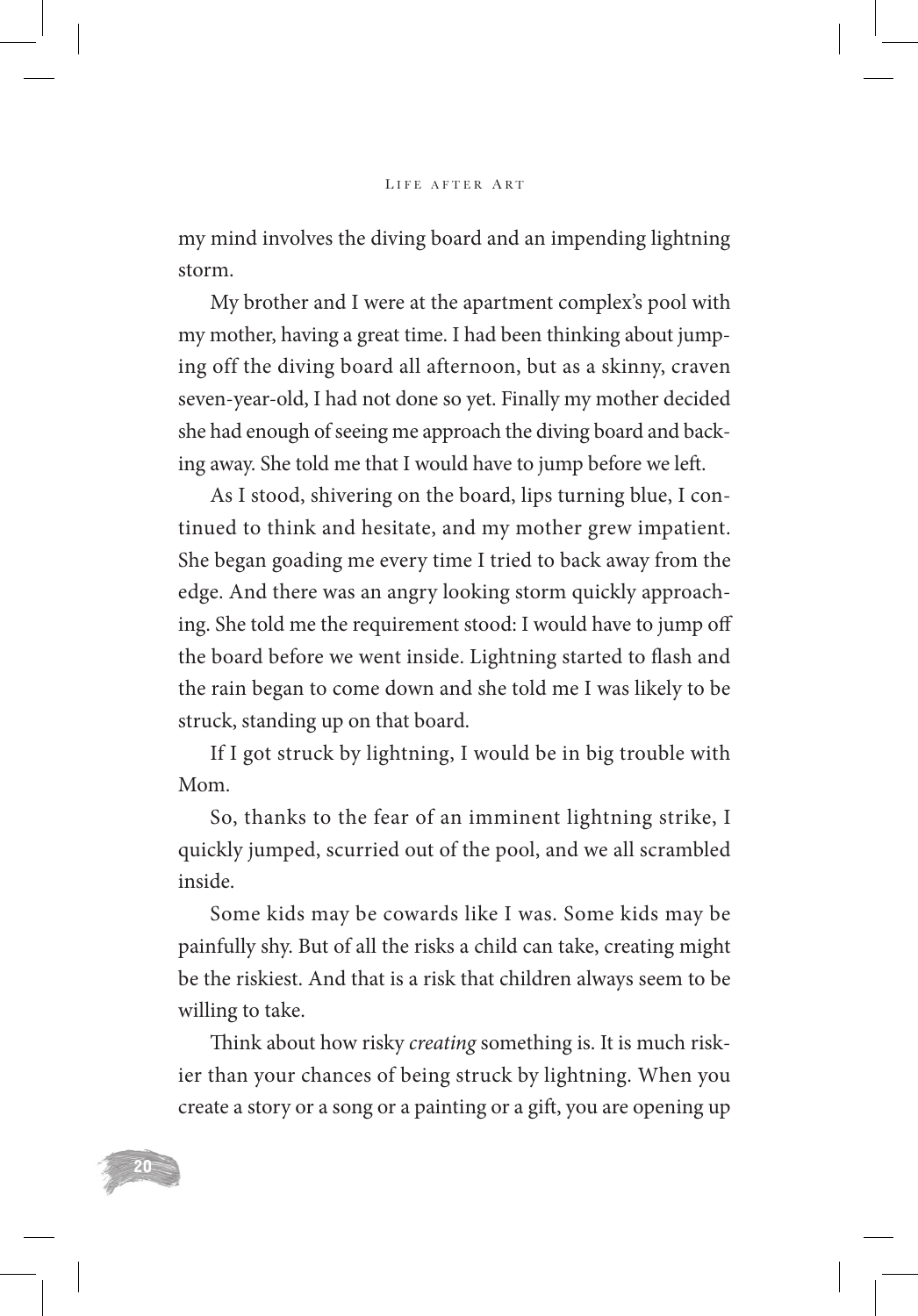your mind, heart, and soul to the scrutiny of others. Perhaps your audience will love your creation. But you are inviting criticism or rejection. This fact almost never seems to occur to children though. Even the shyest or most cowardly children are naturally *generous* with their creations. Anything a child creates becomes something to *give* to someone they love.

What good is it to make up a game without someone to play it? What sense is there for a child to create a puppet without an audience to watch a puppet show? Why would a little girl meticulously set a table if she were not planning on inviting Daddy to her room for tea? What child paints a picture and then refuses to let Mom hang it on the fridge?

From watching students in my classroom, it is abundantly clear to me that they simply cannot wait to show off everything they create. They want to show off their work to me. They want to show off to their friends. They want to show off to their parents. You and I were probably the same way when we were their age. When we were children, we probably could not wait to show off everything we created. If we made a card for Mother's Day or a Christmas gift for Dad, we were proud of our work. Kindergartners are practically *too* eager to show off their work, even when it's still in progress. They are so excited to bring their projects home, they are almost disappointed when paint has to dry, or I insist on hanging their work in the hallway for a week. They are eager to share their art with the people who are most important to them.

They are desperate to be generous, to share what they have created.

21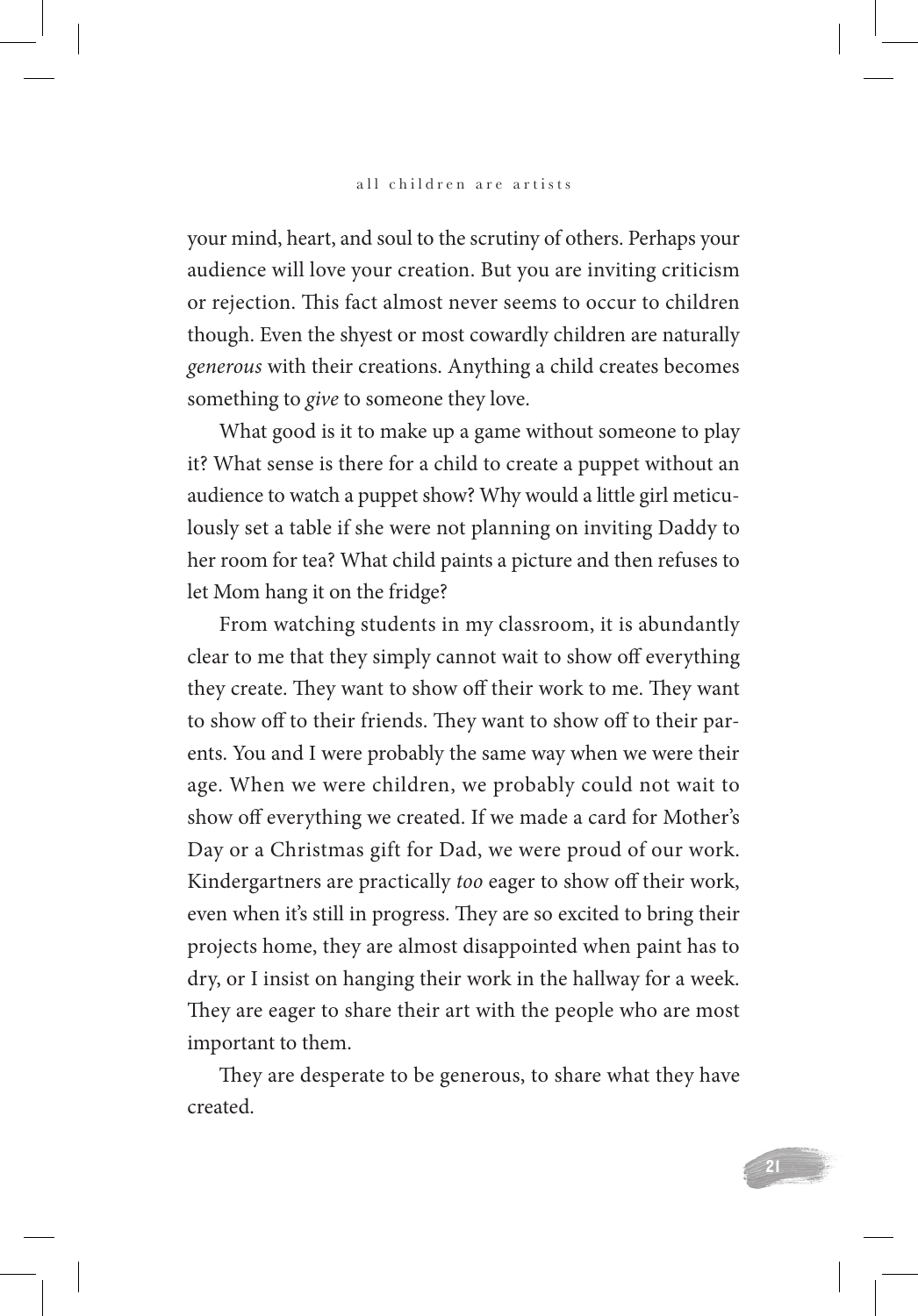#### 1.4 Completely Unaware

Why are children so generous and eager to share their creativity? Probably because they lack a whole lot of self-consciousness.

When five-year-olds go to P.E. or recess to create and play games, they never seem to be thinking about whether they are *good* or *bad* at playing games. It does not seem to occur to them that they might look silly while playing. They just play because it is fun to do so.

Likewise, when five-year-olds go to music class, they sing, not because they know that they are *good* or *bad* singers, because most five-year-olds sound sort of alike—that is to say, *bad.* It appears that they sing because they just *enjoy* the act of singing.

And in art class, five-year-olds never seem to be thinking about how *good* or *bad* they are. They rarely compare their art to anyone else's. I almost never hear a kindergartner say he's unhappy with his work. I ask children at the end of the hour what they are *proud of* about their work, and twenty little hands shoot up, eager to show off.

Children really just are not aware if they are *good* or *bad* at anything!

That's probably just as well. Interpreting children's artwork usually requires a bit of extra imagination on the part of the adults around them. Kindergartners have handed me self-portraits that looked like they were demon-possessed. And while they could not be prouder and their smiles could not be bigger, I wondered if I could hang their nightmare-inducing projects on the wall.

It is this naïveté that allows children to create freely and

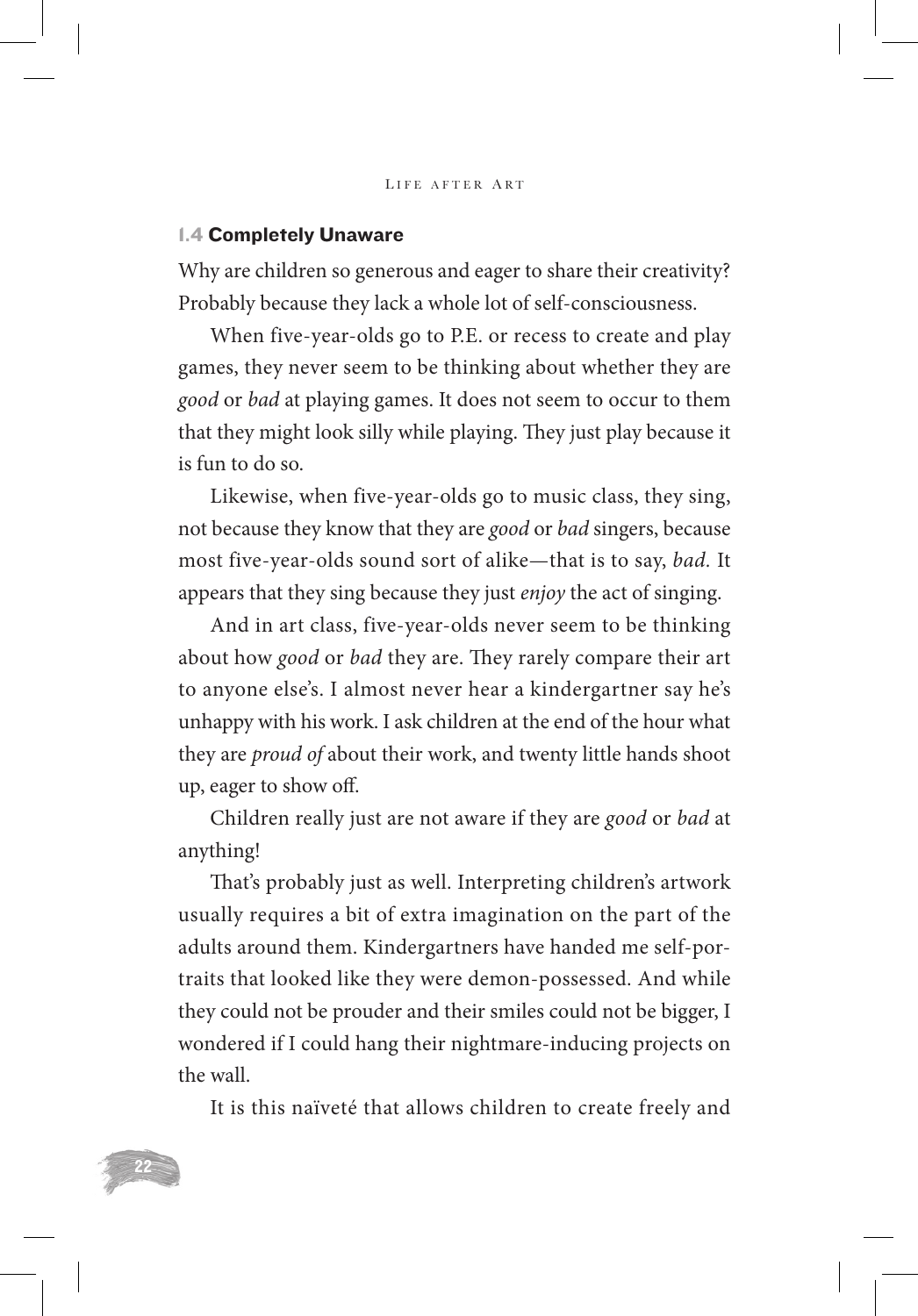joyfully, and so eagerly share their art with abandon.

To summarize: as five-year-olds, most of us had uncanny creative drives, we were generous with what we created, and we created with abandon and lack of self-awareness.

Think about the five-year-old version of yourself for one more minute. There is a lot of time and distance between fiveyear-old you and yourself today. This is the "you" before high school, before awkward teen romance and unrequited love, when boys and girls still had "cooties." This was before you settled on a career. This was before you worried about bills or insurance or mortgages. You only had childhood worries and concerns. You were a creative child of some kind. I promise, you were. What were you creating? And you were generous with your creations. You couldn't wait to show off what you had made to the people you cared about. Who were you most eager to share with? And you had no awareness if anything you made was good or bad.

Creating just made you incredibly, unabashedly *happy, fulfilled, and satisfied.* 

Think about five-year-old you running around the playground, or singing your lungs out in music class, or smearing paint on paper in the art room. It was all so joyful and carefree. A lot has happened since then. Five-year-old you has been covered up under layers of dust accumulated over many years.

That moment in time so long ago was the freest you have ever been in your entire life.

This book is about rediscovering and living in that moment.